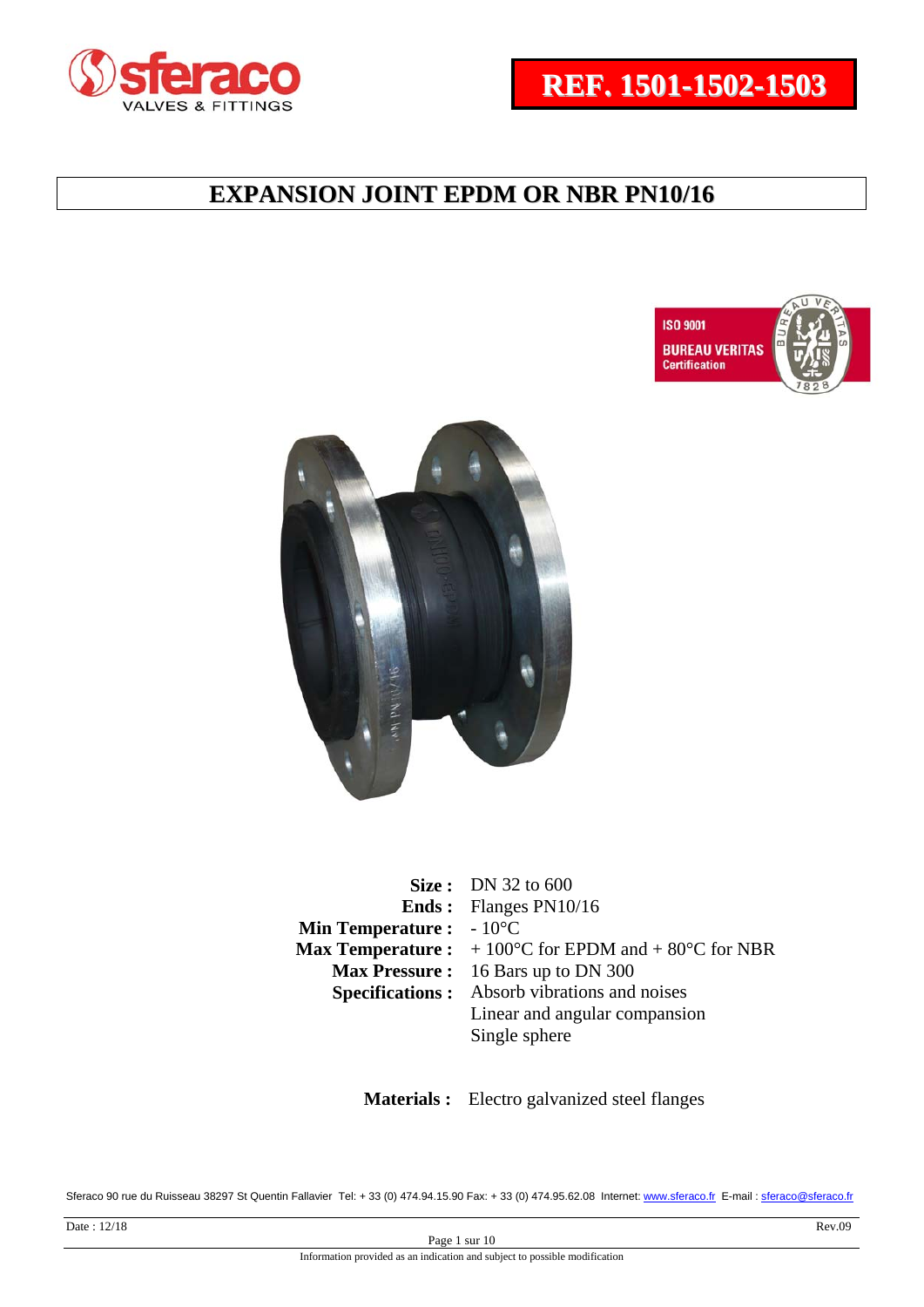



#### *SPECIFICATIONS :*

- Absorb vibration, noises and expansion Marking example ( EPDM ) :
- Linear and angular compansion
- Tube EPDM ( EPDM marking ) or NBR ( NBR marking )
- Electro galvanized steel flanges PN10/16
- Expansion limiter ( option )

#### *USE :*

- Water distribution, heating and HVAC ( for EPDM types )
- Oil, hydrocarbon, air ( for NBR types )
- Min and max Temperature Ts : 10°C to + 100°C for EPDM types (Ref.1501 and 1502)
- Min and max Temperature Ts : 10°C to + 80°C for NBR type (Ref.1503)
- Max Pressure Ps : 16 bars up to DN300 ( see graph ) , 10 bars over

*PRESSURE / TEMPERATURE GRAPH (STEAM EXCLUDED ) REF. 1501-1502 DN 32 – DN 300 :* 

### **1501-1502 DN 32 – DN 300**



Sferaco 90 rue du Ruisseau 38297 St Quentin Fallavier Tel: + 33 (0) 474.94.15.90 Fax: + 33 (0) 474.95.62.08 Internet: www.sferaco.fr E-mail : sferaco@sferaco.fr

N80-EPDM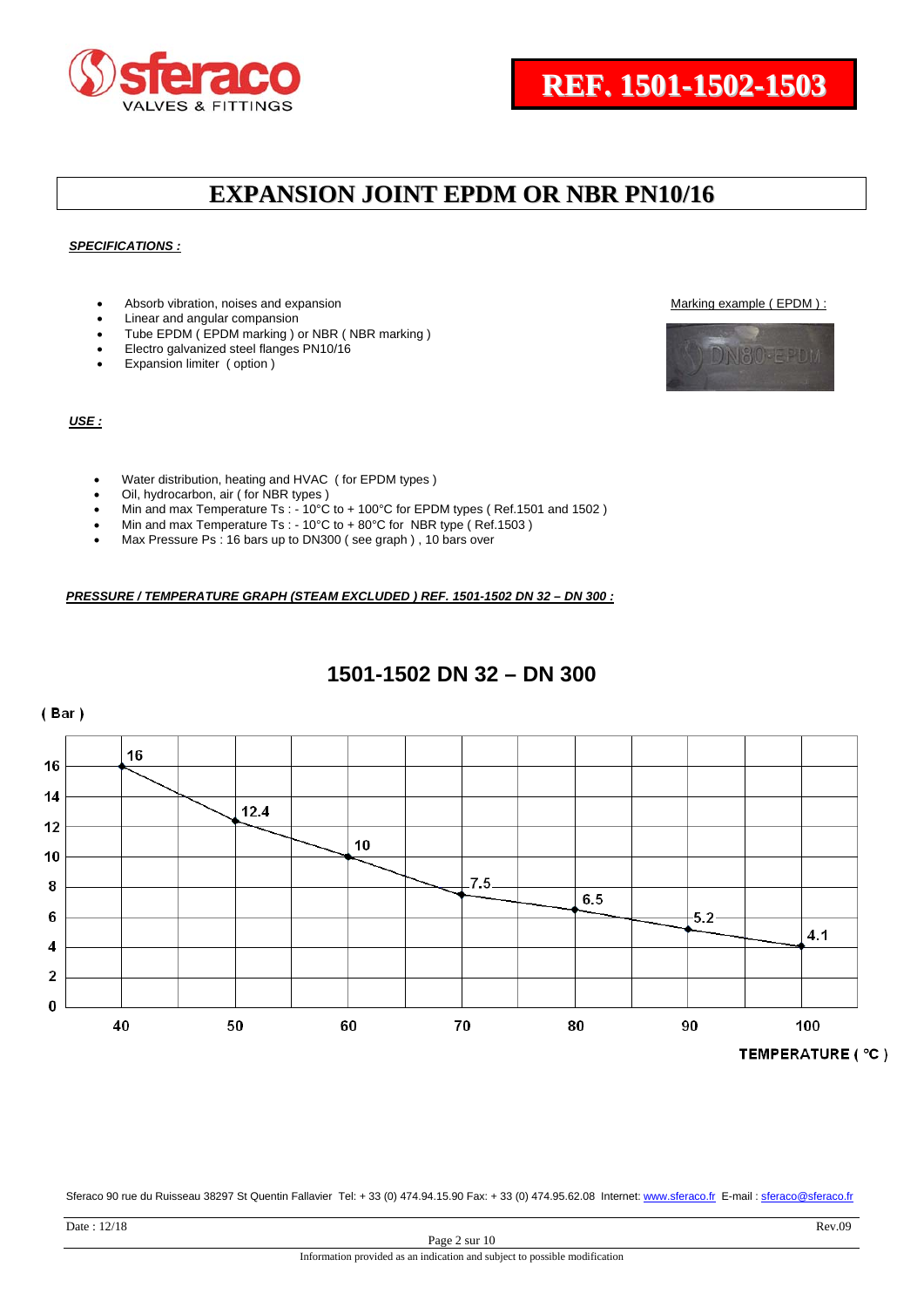

*PRESSURE / TEMPERATURE GRAPH (STEAM EXCLUDED ) REF. 1501-1502 DN 350 – DN 600 :* 



*PRESSURE / TEMPERATURE GRAPH (STEAM EXCLUDED ) REF. 1503 DN 32 - 200 :* 

**1503 DN 32 – DN 200** 

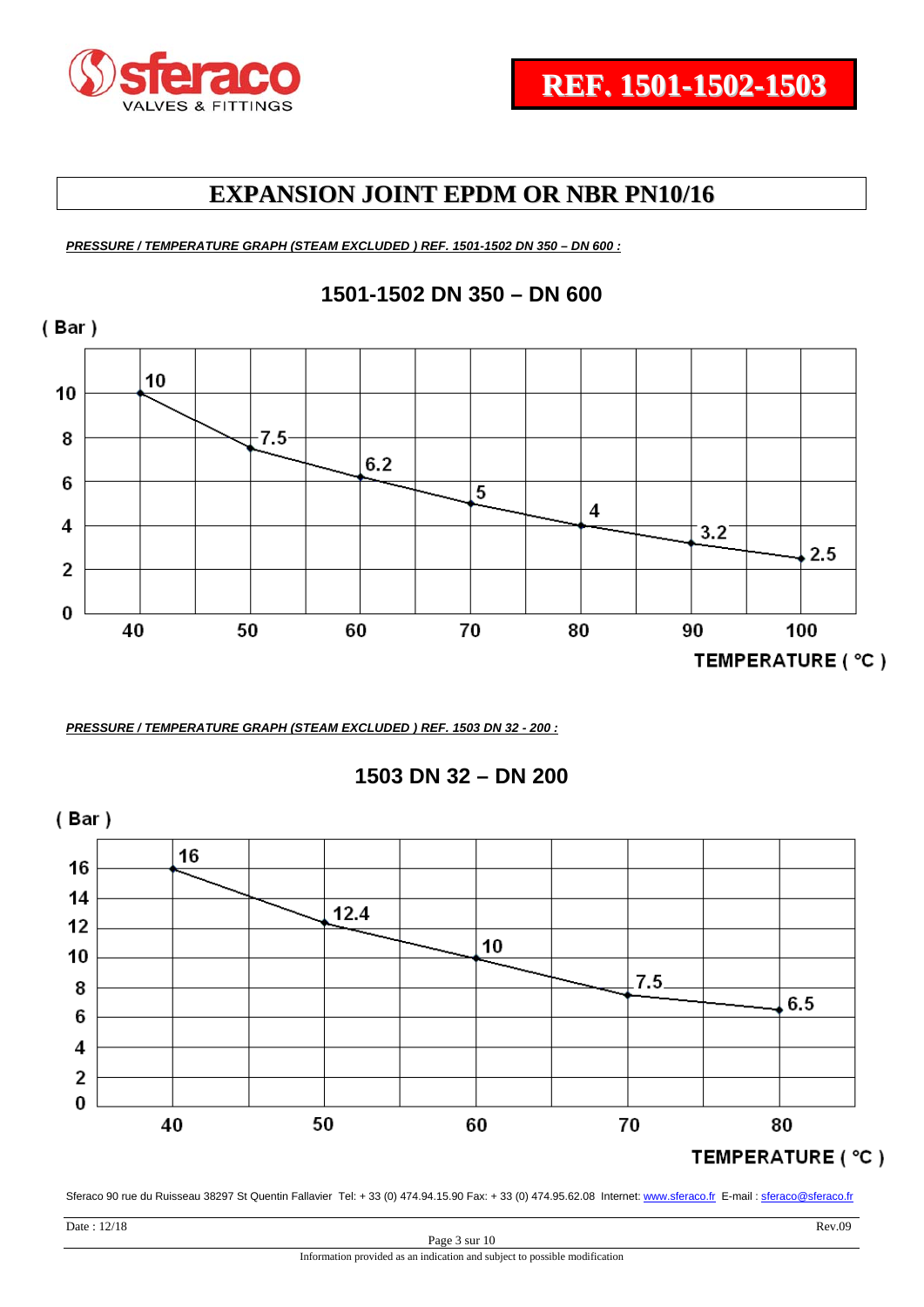

#### *RANGE :*

- EPDM expansion joint with steel flanges PN10 from DN 32 to DN 600 **Ref. 1501**
- EPDM expansion joint with steel flanges PN16 from DN 200 to DN 300 **Ref. 1502**
- NBR expansion joint with steel flanges PN10 from DN 32 to DN 200 **Ref. 1503**
- Expansion limiter ( with 2 studs and 4 plates included ) PN10 from DN 32 to DN 600 **Ref. 98604**
- Expansion limiter ( with 2 studs and 4 plates included ) PN16 from DN 200 to DN 300 **Ref. 98603**

#### *MATERIALS :*



| <b>Item</b> | <b>Designation</b> | <b>Materials 1501 - 1502</b> | <b>Materials 1503</b> |  |  |  |  |  |  |
|-------------|--------------------|------------------------------|-----------------------|--|--|--|--|--|--|
|             | Cover              | <b>EPDM</b>                  |                       |  |  |  |  |  |  |
| 2           | Inner tube         | <b>EPDM</b>                  | <b>NBR</b>            |  |  |  |  |  |  |
| 3           | Reinforcement      | Nylon cord                   |                       |  |  |  |  |  |  |
| 4           | <b>Brace</b>       | Hard steel                   |                       |  |  |  |  |  |  |
| 5           | Flanges            | Electro galvanized steel     |                       |  |  |  |  |  |  |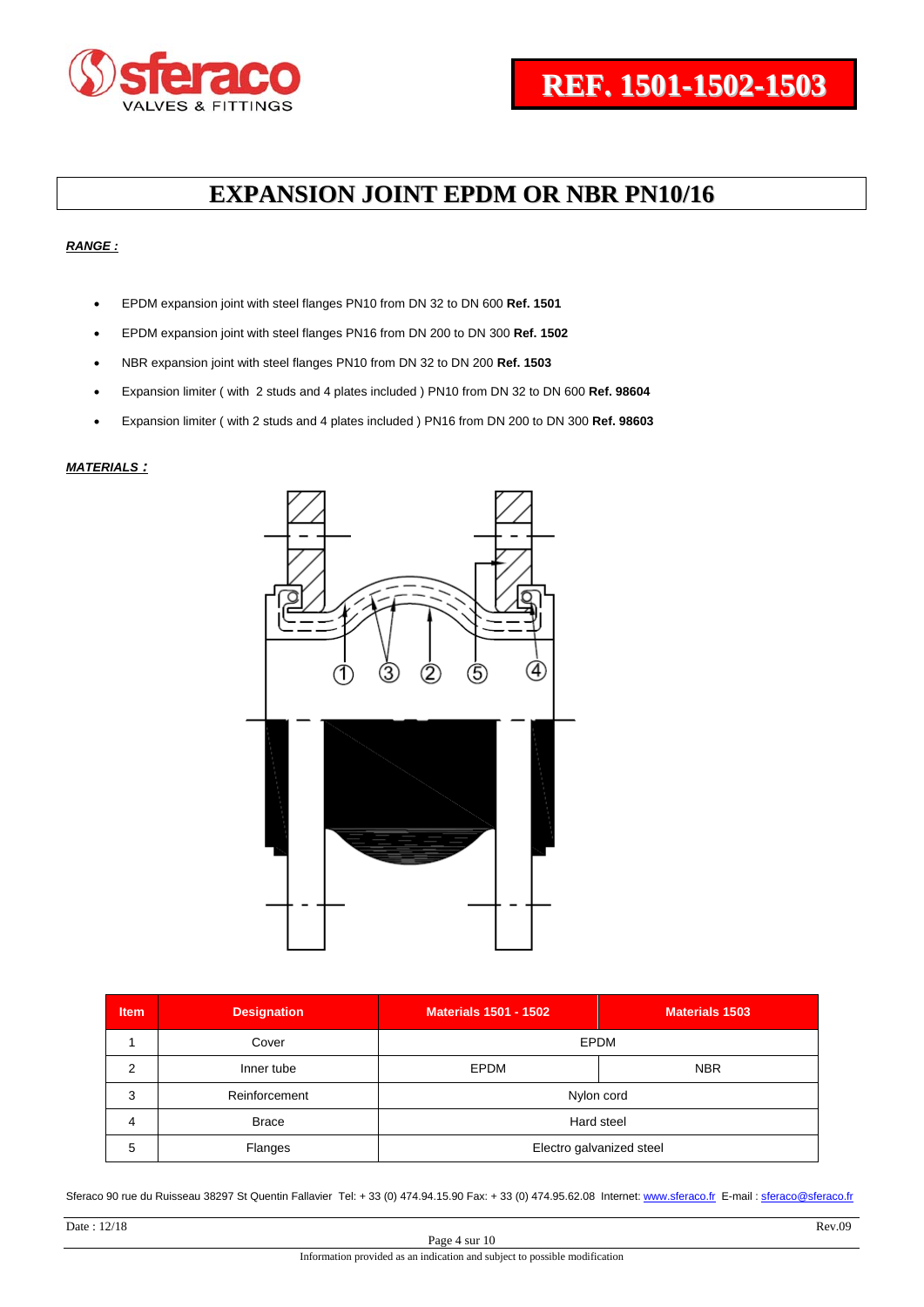

*SIZE ( in mm ) :* 



| Ref.      | <b>DN</b>  | 32   | 40   | 50   | 65   | 80   | 100  | 125 | 150   | 200  | 250  | 300  | 350  | 400   | 450   | 500   | 600   |
|-----------|------------|------|------|------|------|------|------|-----|-------|------|------|------|------|-------|-------|-------|-------|
|           |            | 95   | 95   | 105  | 115  | 130  | 135  | 170 | 180   | 205  | 240  | 260  | 265  | 265   | 200   | 200   | 250   |
| 1501-1502 | ØΒ         | 29   | 37   | 47   | 57   | 74   | 91   | 119 | 145   | 199  | 241  | 294  | 331  | 372   | 431   | 486   | 591   |
| 1503      | ØD1        | 69   | 79   | 90   | 108  | 124  | 145  | 179 | 209   | 261  | 320  | 370  | 420  | 473   | 532   | 587   | 685   |
| 1501      | Weig. (Kg) | 2.85 | 3.15 | 4.15 | 4.95 | 6.05 | 6.95 | 9.6 | 11.85 | 16.9 | 22.6 | 25.5 | 37.8 | 47.85 | 55.18 | 62.35 | 82.75 |
| 1502      | Weig. (Kg) |      |      |      |      |      |      |     |       | 17.7 | 25.6 | 30.8 |      |       |       |       |       |
| 1503      | Weig. (Kg) | 2.85 | 3.15 | 4.15 | 4.95 | 6.05 | 6.95 | 9.6 | 11.85 | 16.9 |      |      |      |       |       |       |       |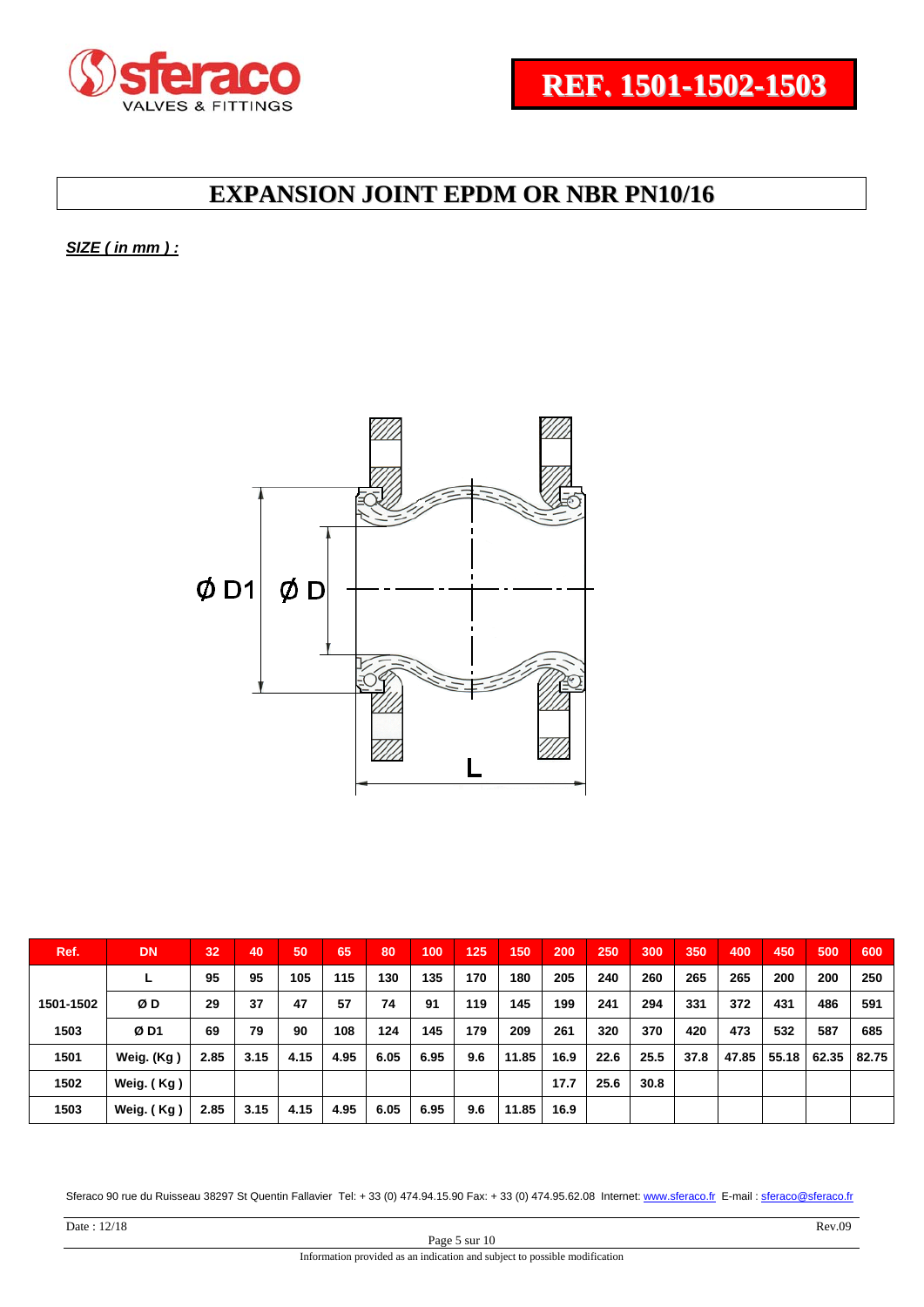

*FLANGES SIZE PN10 Ref.1501 and 1503 ( in mm ) :* 



| Ref.         | <b>DN</b>               | 32            | 40     | 50     | 65     | 80     | 100    | 125    | 150           | 200           | 250            | 300     |
|--------------|-------------------------|---------------|--------|--------|--------|--------|--------|--------|---------------|---------------|----------------|---------|
| 1501<br>1503 | ØΒ                      | 140           | 150    | 165    | 185    | 200    | 220    | 250    | 285           | 340           | 395            | 445     |
|              | ØΚ                      | 100           | 110    | 125    | 145    | 160    | 180    | 210    | 240           | 295           | 350            | 400     |
|              | $Nb \times \emptyset$ L | $4 \times 19$ | 4 x 19 | 4 x 19 | 4 x 19 | 8 x 19 | 8 x 19 | 8 x 19 | $8 \times 23$ | $8 \times 23$ | $12 \times 23$ | 12 x 23 |
|              | b                       | 14            | 14     | 15     | 15     | 17     | 17     | 19     | 19            | 20            | 22             | 22      |

| Ref. | <b>DN</b>               | 350     | 400     | 450            | 500     | 600     |
|------|-------------------------|---------|---------|----------------|---------|---------|
|      | ØD                      | 505     | 565     | 615            | 670     | 780     |
| 1501 | ØΚ                      | 460     | 515     | 565            | 620     | 725     |
| 1503 | $Nb \times \emptyset L$ | 16 x 23 | 16 x 28 | $20 \times 28$ | 20 x 28 | 20 x 31 |
|      | b                       | 26      | 28      | 28             | 30      | 32      |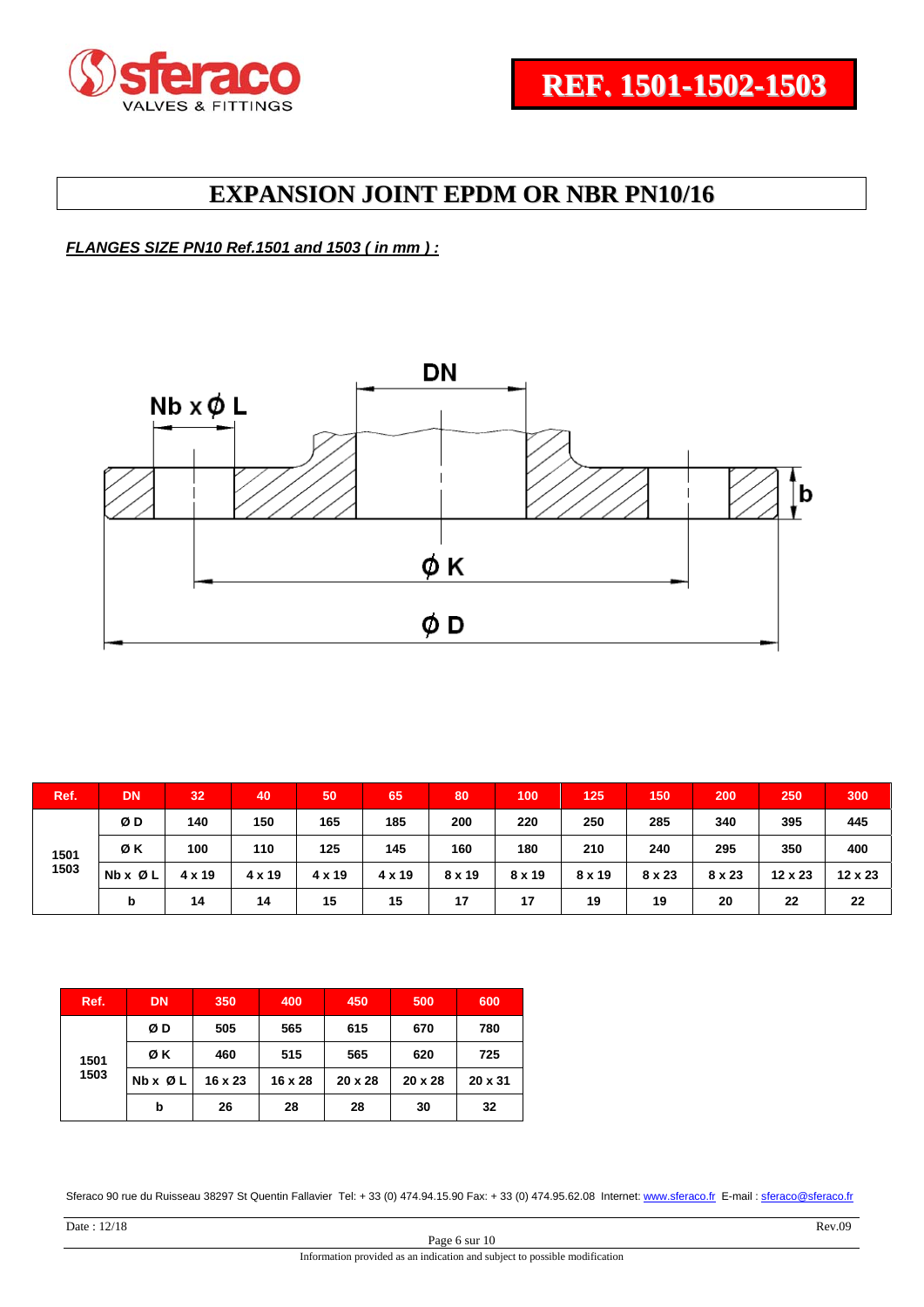

#### *FLANGES SIZE PN16 Ref.1502 ( in mm ) :*



| Ref. | <b>DN</b>               | 200     | 250     | 300     |  |
|------|-------------------------|---------|---------|---------|--|
| 1502 | ØΒ                      | 340     | 405     | 460     |  |
|      | ØΚ                      | 295     | 355     | 410     |  |
|      | $Nb \times \emptyset L$ | 12 x 23 | 12 x 28 | 12 x 28 |  |
|      | b                       | 22      | 24      | 24      |  |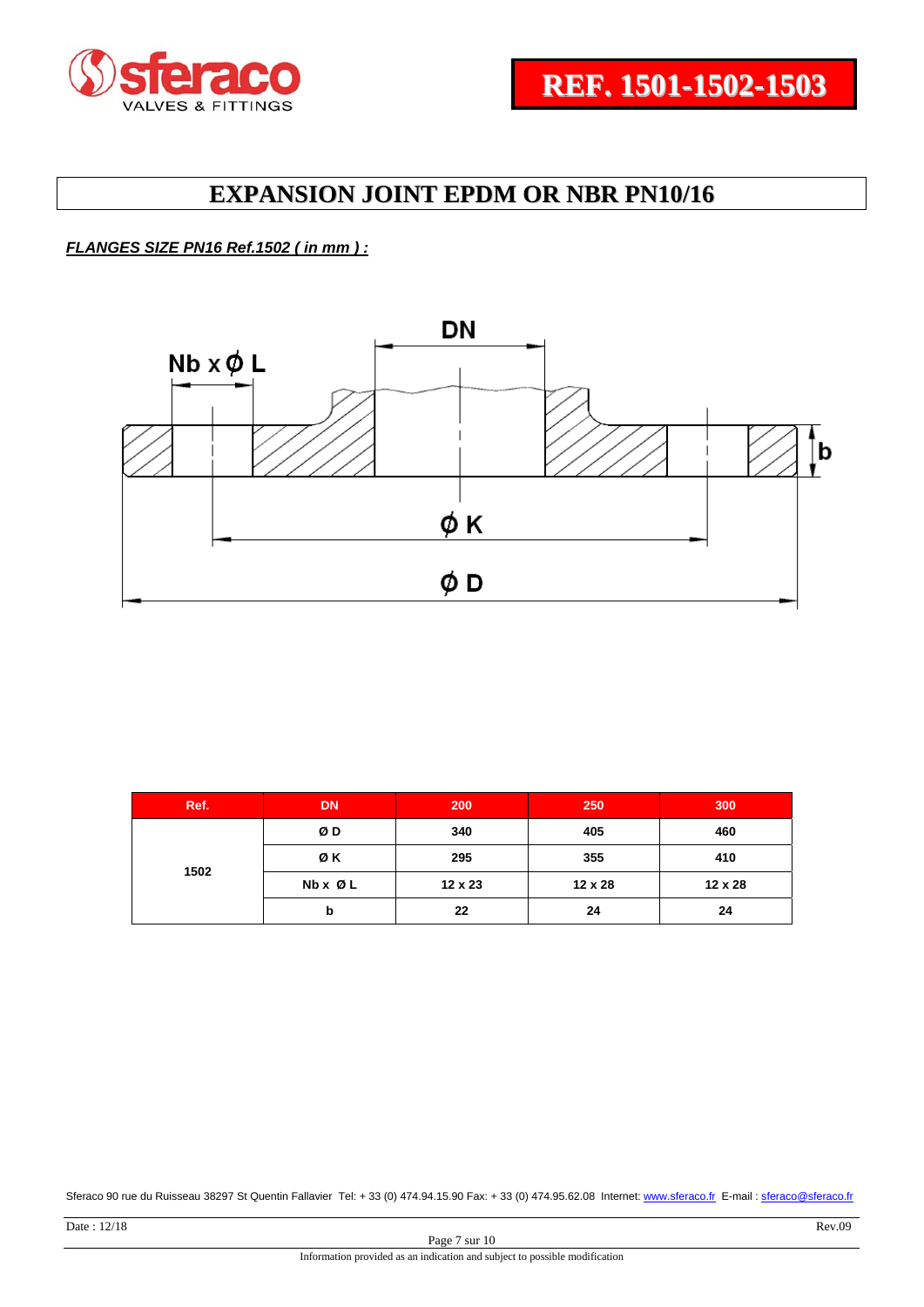

*MOVEMENTS ( in mm ) :* 









Compansion

**Expansion** 

Lateral

Angular

| <b>DN</b>        | 32           | 40           | 50           | 65           | 80           | 100          | 125          | 150          | 200          | 250        | 300          | 350          | 400          | 450 | 500          | 600          |
|------------------|--------------|--------------|--------------|--------------|--------------|--------------|--------------|--------------|--------------|------------|--------------|--------------|--------------|-----|--------------|--------------|
| Compansion       | 8            | 8            | 8            | 12           | 12           | 12           | 16           | 16           | 20           | 20         | 20           | 25           | 25           | 20  | 20           | 20           |
| <b>Expansion</b> | 4            | 4            | 4            | 6            | 6            | 10           | 10           | 10           | 14           | 14         | 14           | 16           | 16           | 12  | 12           | 12           |
| Lateral          | 8            | 8            | 8            | 10           | 10           | 12           | 12           | 12           | 18           | 18         | 18           | 18           | 18           | 18  | 18           | 18           |
| Angular          | $15^{\circ}$ | $15^{\circ}$ | $15^{\circ}$ | $15^{\circ}$ | $15^{\circ}$ | $15^{\circ}$ | $15^{\circ}$ | $15^{\circ}$ | $15^{\circ}$ | $15^\circ$ | $15^{\circ}$ | $15^{\circ}$ | $15^{\circ}$ | 15° | $15^{\circ}$ | $15^{\circ}$ |

#### **Maximum movements can't be applied together**

#### *STANDARDS :*

- Fabrication according to ISO 9001 : 2015
- DIRECTIVE 2014/68/EU : Products excluded from directive (Article 4, § 3)
- Flanges according to EN 1092-1 PN10/16

**ADVICE :** Our opinion and our advice are not guaranteed and SFERACO shall not be liable for the consequences of damages. The customer must check the right choice of the products with the real service conditions.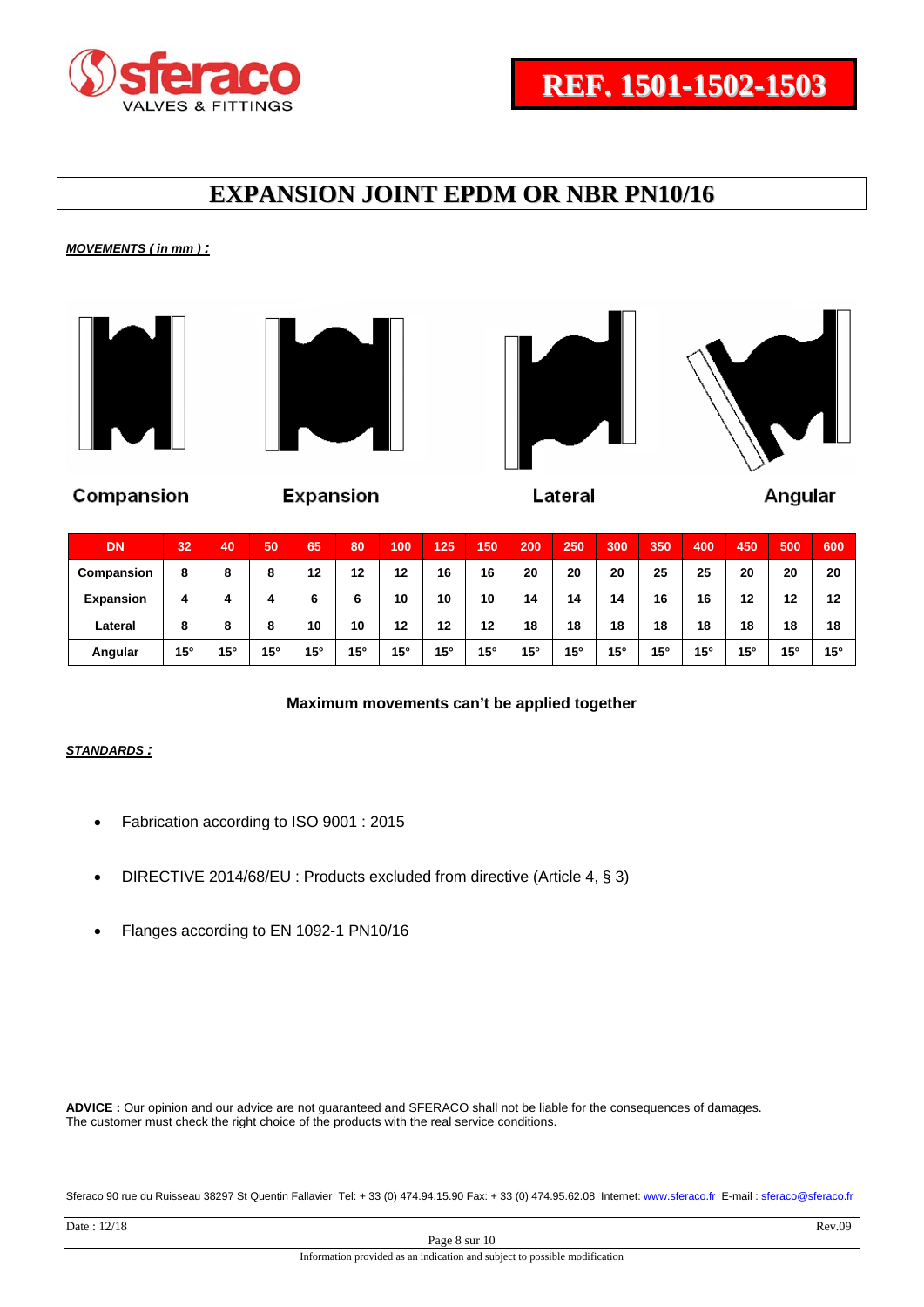

#### *INSTALLATION INSTRUCTION :*

Expansion joint are designed for the absorption of previously specified movements under specific pressure and temperature conditions. So that the maximum service life is achieved, the following items must be observed during installation.

- Prior to fitment of the compensator it must be ensured that :
- The route of the pipeline is straight The expansion tallies with that of the chosen compensator
- The expansion tallies with that of The chosen compensator
- The fixes points are dimensionned so that they can absorb the reaction forces and stiffness rate that arise during use.
- The pipeline is limited by fixed points
- The distance between compensator and bearing may be a maximum of 3 times the pipe diameter. Place only one compensator between 2 bearings.
- Each pipe elbow must be fixed by support, specially if compensator is mounted with limiters. Fixed bearings are necessary because compensator is submitted to expansion when it is under pressure.
- Expansion joint must not be painted and heat-insulated. It must be protected from bad weather and solar radiation.
- During assembly operation, make sure screws are oriented according to the graph out below :



- Please apply the following stages order :
	- a) Fixed points for above pipeline
	- b) Fixed points for down pipeline
	- c) Compensator mounting
- Installation layout :